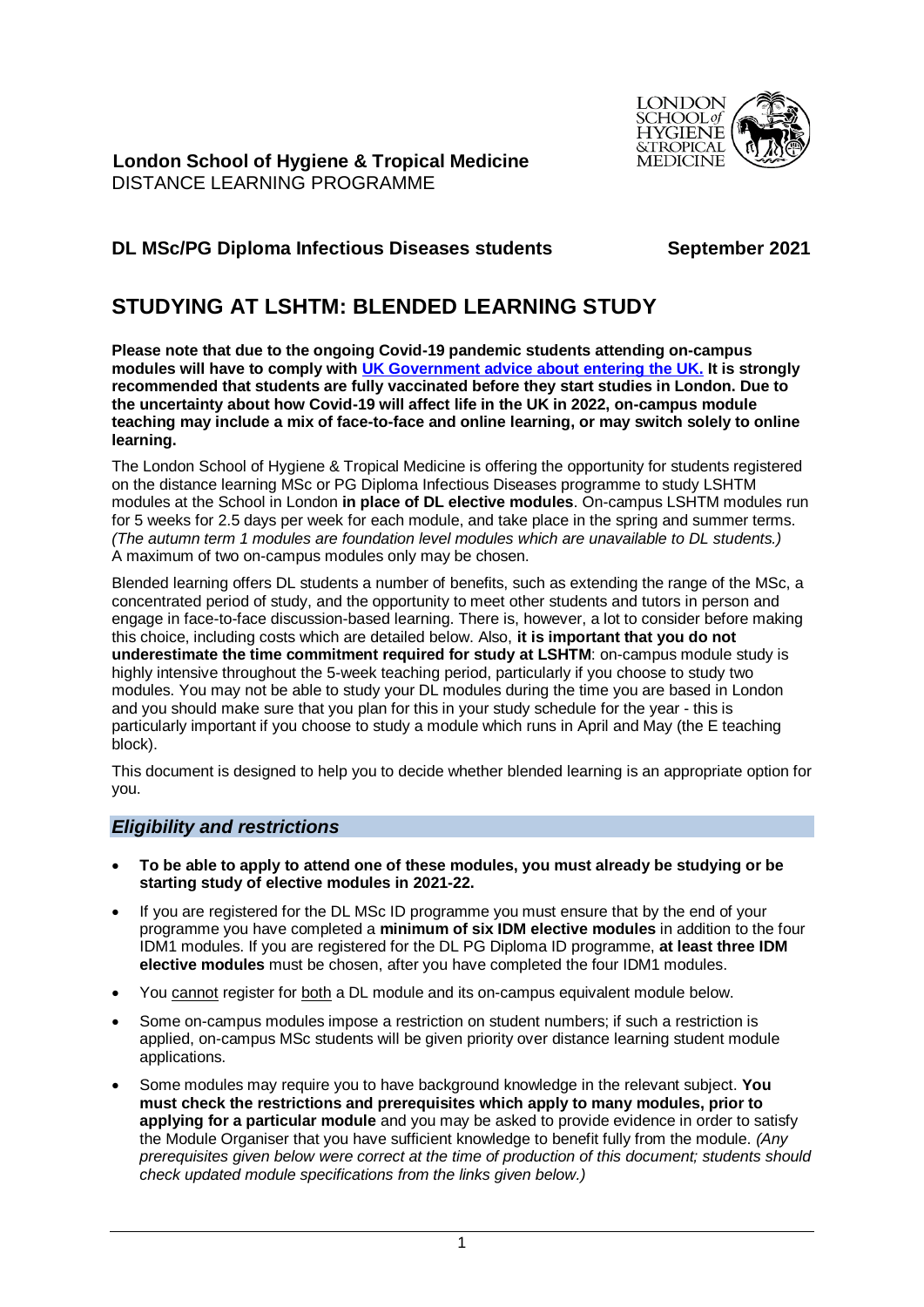# *The modules*

Full details of the content, learning objectives and assessment method of School modules can be found [here](https://www.lshtm.ac.uk/study/courses/masters-degrees/module-specifications) (please note that this information is likely to be updated later in September, so please do check later in the month for the most up to date version). Summary details are shown below. A maximum of two on-campus modules may be chosen from:

### **Monday 10 January – Friday 11 February 2022**

#### **C1 module options: from Monday 09.00 to Wednesday 12.30**

Designing Disease Control Programmes (3457)

Malaria: from Science to Policy and Practice (3195)

It is assumed students have some familiarity with basic epidemiology and with malaria from the point of view of their own discipline.

#### **C2 module options: from Wednesday 14.00 to Friday 17.00**

### Advanced Diagnostic Parasitology (3143)

Students must have had extensive practical experience in the laboratory diagnosis of parasitic infections, or have proof of having taken a course of study in medical parasitology at undergraduate level or above.

Clinical Bacteriology 1 (3157)

This module comprises a large practical component building on core bacteriological principles.

Molecular Biology and Recombinant DNA Techniques (3131)

Students are expected to have a basic understanding of nucleic acids, gene expression and protein synthesis.

#### Molecular Virology (3140)

Students must have a basic understanding of biochemistry and genetics.

### **Monday 21 February – Friday 25 March 2022**

#### **D1 module options: from Monday 09.00 to Wednesday 12.30**

#### Advanced Training in Molecular Biology (3158)

Students must have a clear understanding of basic concepts of molecular biology and genetics; they must have previous experience of laboratory experimental work, and will be assumed to have basic computer skills.

#### Applied Communicable Disease Control (1454)

Students who have studied DL modules PHM202 or PHM218, or wish to study PHM218 may not choose this module.

Basic Parasitology (3146)

Some prior clinical laboratory experience is useful but not essential. Students who have studied, or wish to study, DL module IDM203 Parasitology may not choose this module.

Control of Sexually Transmitted Infections (3192)

#### Immunology of Clinical Diseases (3167)

Those wishing to take this module must have prior experience in basic immunology.

#### Medical Anthropology and Public Health (1802)

Students who have studied, or wish to study, DL module PHM211 may not choose this module.

Water, Sanitation and Hygiene, and Health (3434)

Students who have studied, or wish to study, DL module IDM215 may not choose this module.

#### Vector Sampling, Identification & Incrimination (3141)

Those wishing to study this module must have a basic prior knowledge of, and an interest in, vectors.

#### **D2 module options: from Wednesday 14.00 to Friday 17.00**

Clinical Bacteriology 2 (3165)

This module is intended for students who have completed Clinical Bacteriology 1. Students are expected to have previous practical experience of diagnostic bacteriology.

Immunology of Parasitic Infection (3177)

Students must have a basic knowledge of immunology.

#### Molecular Research in Infectious Diseases (3160)

Students must have an understanding of the basic concepts of molecular biology and be familiar with recombinant DNA techniques.

Vector Biology & Vector Parasite Interactions (3166)

Students must have a prior basic knowledge of parasitology and entomology.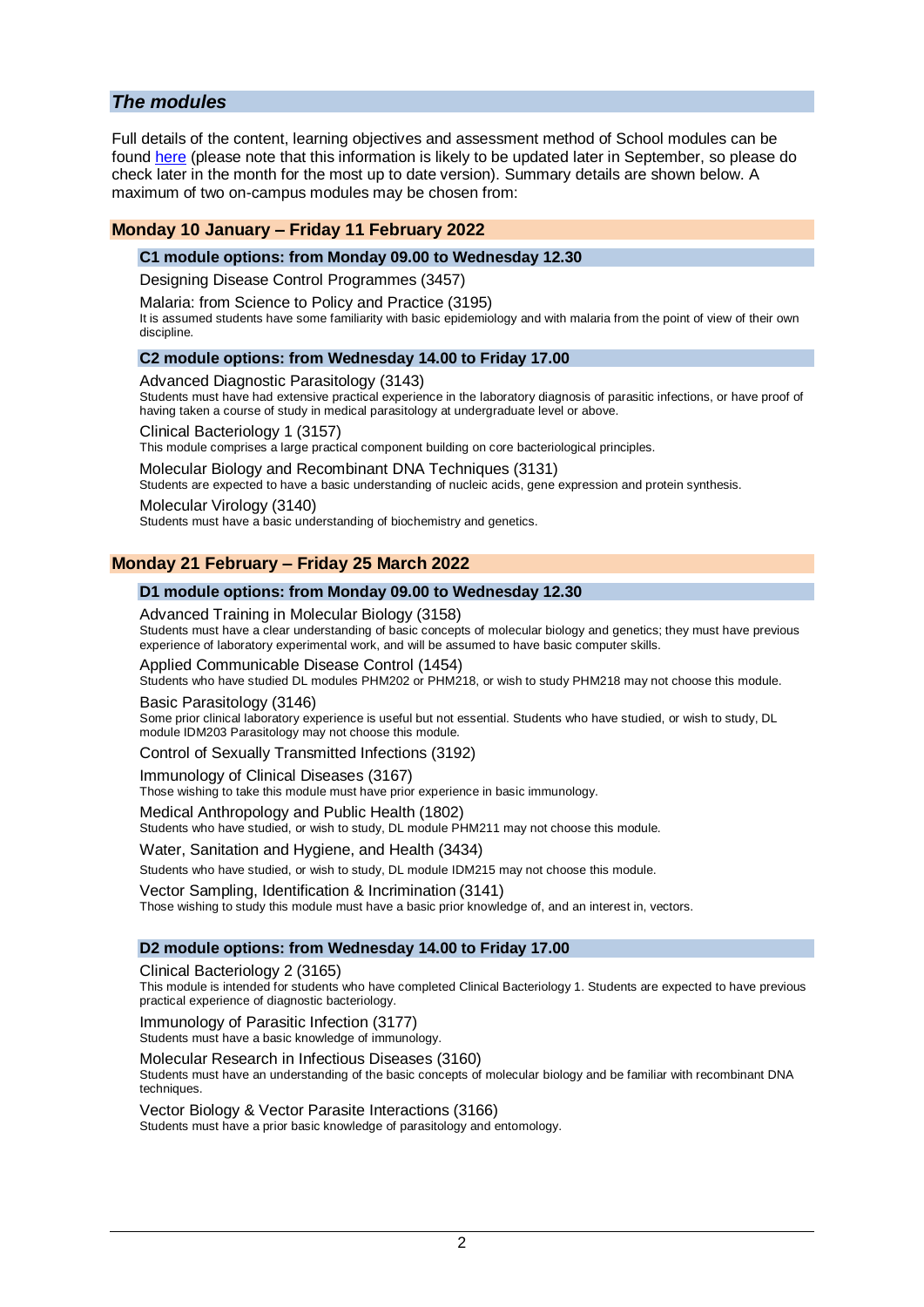# **Wednesday 27 April – Friday 27 May 2022**

### **E module options: from Wednesday 14.00 to Friday 17.00**

Antimicrobial Chemotherapy (3169)

A prior knowledge of chemistry and biochemistry is recommended.

### **Wednesday 27 April – Friday 27 May 2022**

### **E module options: from Wednesday 14.00 to Friday 17.00**

Applying Public Health Principles (3198)

Students must have a good understanding of epidemiology, statistics, social science and health economics.

Cell Biology of Host-Pathogen Interactions (3260)

Students must have a basic understanding of cell biology.

#### HIV (3174)

A basic scientific background is assumed. Students who have studied, or wish to study, DL module IDM501 HIV may not choose this module.

Integrated Vector Management (3176)

#### Pathogen Genomics (3460)

Students must have a clear understanding of basic concepts of molecular biology of infectious disease agents, recombinant DNA techniques, genetics and genomics; they will also be assumed to have good computer skills.

# *Method of assessment*

Assessment methods for the on-campus modules vary and full details are given in the [module](https://www.lshtm.ac.uk/study/courses/masters-degrees/module-specifications)  [specifications.](https://www.lshtm.ac.uk/study/courses/masters-degrees/module-specifications) The on-campus modules may be assessed through coursework or a short examination, which will be carried by the end of the 5-week teaching period. *(You must complete the required assessment by the specified deadline of the module you are attending.)* The assessment you undertake on an on-campus module via the blended learning scheme will be credited towards your overall distance learning MSc degree. The assessment of up to **two** modules only can be credited in this way. Where a student has registered for an on-campus module that has an equivalent DL module, the student must complete **only** the on-campus assessment and must **not** enter to be examined in the DL module assessment.

### *IMPORTANT NOTES:*

- *On-campus module assessments must be submitted by that module's specified deadline (usually immediately after the end of the 5-week module period); the DL assessment deadlines do not apply to on-campus modules.*
- *If you fail the on-campus module assessment with a grade point of less than 2.00, you may have to register and pay for, an additional distance learning elective module (see the [Academic Manual](https://www.lshtm.ac.uk/sites/default/files/academic-manual-chapter-08b.pdf) page 42 onwards for information regarding compensation of grades) – not all on-campus module assessments undertaken as part of blended learning study may be re-sat.*

# *Studying at the School*

- **Immigration/Visas**: Non-UK nationals who would like to attend on-campus modules at the School may require a student visa to allow them to study in the UK. Further guidance can be found on the [UK Government website.](https://www.gov.uk/uk-border-control) Please note that we cannot register students for any oncampus modules unless they hold the correct immigration permission.
- If your DL fees are paid by a sponsor, you may need to check that they approve you studying module(s) at the School rather than by distance learning.
- **Accommodation**: There are many options for accommodation in London. Please see our [webpage](https://www.lshtm.ac.uk/study/new-students/accommodation/short-term-accommodation) for information on some of these. Please note it is your responsibility to pay for and organise accommodation for the period of your stay in the UK.